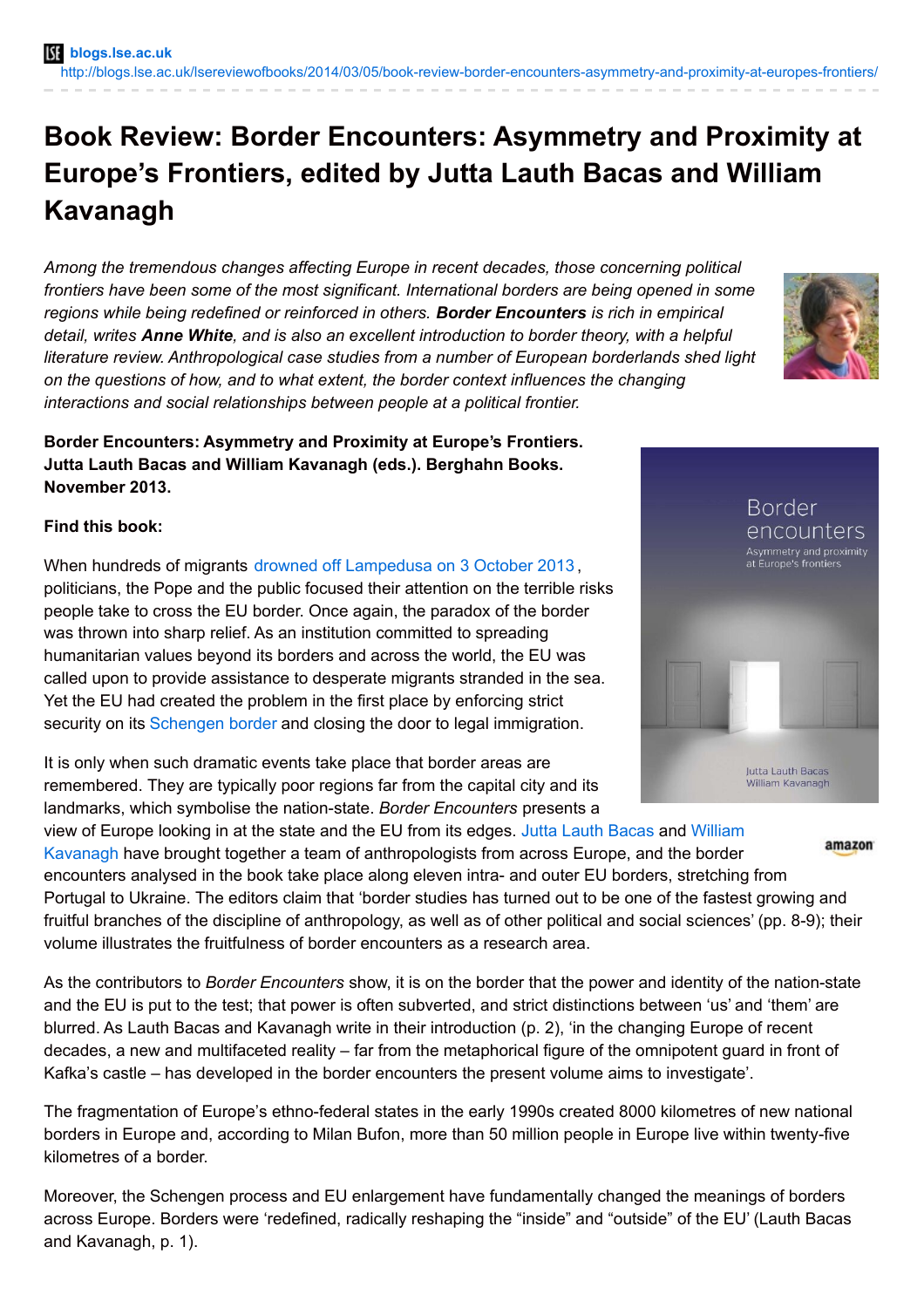The editors state that 'the aim of the present volume is to investigate ongoing developments at some of these borders from the ground up, taking a local perspective' (p. 1). Much of the book's fascination derives from the contributors' ability to chart the impact of change on the face-to-face interactions among people whose lives are shaped by the border. Mathijs Pelkmans, for example, traces the history of a Georgian village next to Turkey which transformed in 1991 from being an isolated community on the Iron Curtain into a 'gateway for international trade'. 'The tiny village of only a thousand inhabitants soon got the nickname of little Kuwait… "all the furniture, the cars and the televisions, those are all from that period"' (p. 100).

As Pelkmans shows, the Georgian authorities eventually managed to impose a measure of control on the border, not by abolishing smuggling, but by extorting bribes. The new border regime evolved as a hierarchy based on travellers' ability to pay. 'Passports provided customs officers with the information to judge each traveller's strength or weakness' (p. 104). Foreigners were charged less, in case they complained to their embassies; ethnic minority Georgian citizens were charged the most, and Pelkmans speculates this was because 'ethnic Georgians were more likely to have contacts that could visit reprisals on the customs officers' (ibid).



Migrants arriving on the island of Lampedusa in August 2007. Credit: [noborder](http://www.flickr.com/photos/noborder/2495544558/sizes/z/) network CC BY 2.0

In another chapter, Lisa Dikomitis explores how attitudes to the Green Line have evolved differently among Turkish and Greek Cypriots since the border became more open in 2003. Turks often took the opportunity to visit their abandoned birthplaces once, but then adopted a more pragmatic and unsentimental approach to border crossing, sightseeing, shopping and working in the Greek section. By contrast, Dikomitis's Greek interviewees were reluctant even to cross the border.

As befits anthropology, *Border Encounters* is rich in empirical detail. However, it is also an excellent introduction to border theory, with a helpful literature review. The theoretical framework clearly set out in the Introduction and the individual chapters do collectively illustrate why borders should be seen as constructs and as sites of asymmetrical social relationships.

As border theorists highlight, there is no such thing as a 'natural' border: borders are always social and political constructs. As such, they fulfil a range of practical and symbolic functions, which alter as the border itself becomes harder or more porous.